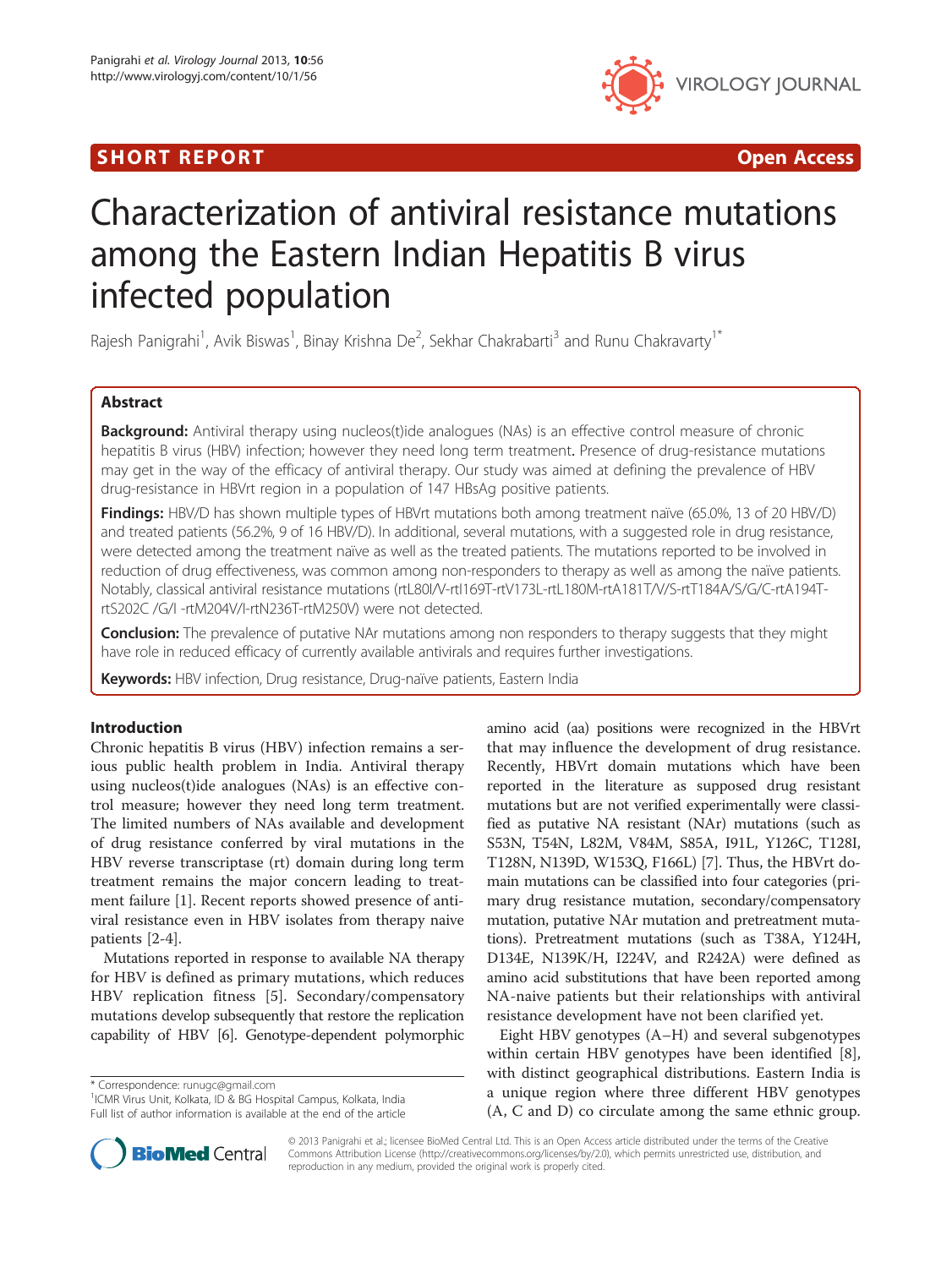The rate of HBV drug resistant strains in Eastern Indian patients is still poorly defined. In this cross sectional study, our focus was to analyze the prevalence of HBV/rt region mutations in patients from Eastern India.

## Materials and methods

Blood samples obtained from 147 HBV surface antigen (HBsAg) positive patients referred to our unit were included in this retrospective study. The inclusion criteria were hepatitis B surface antigen (HBsAg) positive; exclusion criteria were hepatitis C virus or human immunodeficiency virus co-infection. Among them HBVrt region could be successfully amplified and sequenced from 85 samples (55 antiviral therapy naïve patients and 30 non-responder to NA therapy). The low amplification of the samples may be due to the low copy number of HBV DNA in the plasma. The treatment drug selection was lamivudine and combinational therapy (adefovir and lamivudine). The serology of the patients was done as described previously [[9\]](#page-4-0). The selection of non-responder patients were on the basis of the failure to achieve more than 1 log10 decrease from base-line within 6 months of starting therapy [[10](#page-4-0)]. The study was part of a project, approved by the Institutional Ethics Committee NICED (ICMR) and informed written consent was obtained from all the subjects and was funded by CSIR, New Delhi.

Nested polymerase chain reaction was used to amplify HBV RT region using primers (HB1F-5'-AAGCTCTGCT AGATCCCAGAGT-3' (sense 18 to 40); HB6R 5'-AACAG ACCAATTTATGCCTA-3' (antisense 1809 to 1790) in 30 μl reaction volume and 4 μl from the first round product was amplified using primers B2 5′- GGCTCACAGTTCA CGGAACAGT-3'(sense 65 to 86) and HS4R 5'- CATACT TTCCAATCAATAGG-30 (antisense 992 to 973) and a standard thermal cycling profile, with annealing 55°C for 45 s, 45 cycles (40 cycles for the second round).

The amplicons were subjected to direct sequencing and the data were analyzed as previously described [\[9](#page-4-0)]. HBV genotypes were assigned using NCBI Viral Genotyping Tool ([www.ncbi.nlm.nih.gov/projects/genotyping/](http://www.ncbi.nlm.nih.gov/projects/genotyping/formpage.cgi) [formpage.cgi](http://www.ncbi.nlm.nih.gov/projects/genotyping/formpage.cgi)) and phylogenetic analysis with MEGA 4.0 software. Multiple clonal analyses of the samples were

done as described previously from our laboratory [\[11](#page-4-0)]. For statistical calculations, StatCalc (EpiInfo, v 6.0, CDC, USA program is used. For the purpose of our study, a 'p' value less than or equal to 0.05 was considered statistically significant. Gene Bank Accession numbers: JQ316695-JQ316779.

## Result

Among the 85 DNA positive subjects whose HBV RT sequences were determined, 70 (82.4%) were male. Of the treated patients the 12/30 was found to be HBeAg positive as compared to 28/55 HBeAg positive among the naive patients. Prevalent HBV genotypes were similar to that previously reported from eastern India. The main characteristics of the treated and naïve patients were compared in Table 1.

Whole genome sequences of a particular genotype retrieved from GenBank were used to produce a consensus sequence of the whole polymerase gene and were aligned with the study samples and different mutations and substitutions were analyzed. Three HBV genotypes were found, with a prevalence of HBV/A (26/85; 30.5%), HBV/C (23/85; 27.0%) and HBV/D (36/85; 42.3%). Compared to HBV/A and HBV/C genotypes, HBV/D has shown multiple different types of HBVrt mutation patterns (Putative NAr mutation and Pretreatment mutation) both among naïve and treated patients as 65.0% (13/20) and 56.2% (9/16) respectively (Table [2](#page-2-0)). The difference in the prevalence of HBVrt mutation patterns among the naïve and treated patients was insignificant (p=0.9; 34.5% and 36.67% respectively).

HBV RT region consists of 6 functional domains (F, A, B, C, D and E) and 5 interdomains (F–A, A–B, B–C, C–D and D–E) [\[12,13](#page-4-0)]. Analysis of the domains from naïve patients revealed the presence of 16 different mutations, whereas domain C was conserved (Figure [1\)](#page-2-0). When the interdomains were analyzed a total of 18 mutations were found including a conserved D-E interdomain. In addition, the A–B interdomain displayed the most abundant mutations indicating these positions might be naturally occurring mutation hotspots. The known lamivudine (LMV) resistant mutation rtI187L was found in two therapy naïve patients. Analysis of pol gene mutations with

Table 1 Main characteristics of the study population

| <b>Characteristics</b>           | Treatment naïve (N= 55) | Antiviral treated (N= 30) |  |
|----------------------------------|-------------------------|---------------------------|--|
| Sex (male/female)                | 46/9                    | 24/6                      |  |
| Age (years)#                     | $33.5 \pm 12.2$         | $31.2 \pm 12.0$           |  |
| ALT level [U/L]#                 | $87.7 \pm 76.1$         | $60.8 \pm 23.3$           |  |
| Genotype (A/C/D)                 | 22/13/20                | 4/10/16                   |  |
| Pol Gene Amplified               | 55                      | 30                        |  |
| HBV-DNA ( $log_{10}$ copies/ml)# | $5.07 \pm 1.02$         | $4.17 \pm 1.74$           |  |
|                                  |                         |                           |  |

# Mean  $\pm$  SD (standard deviation).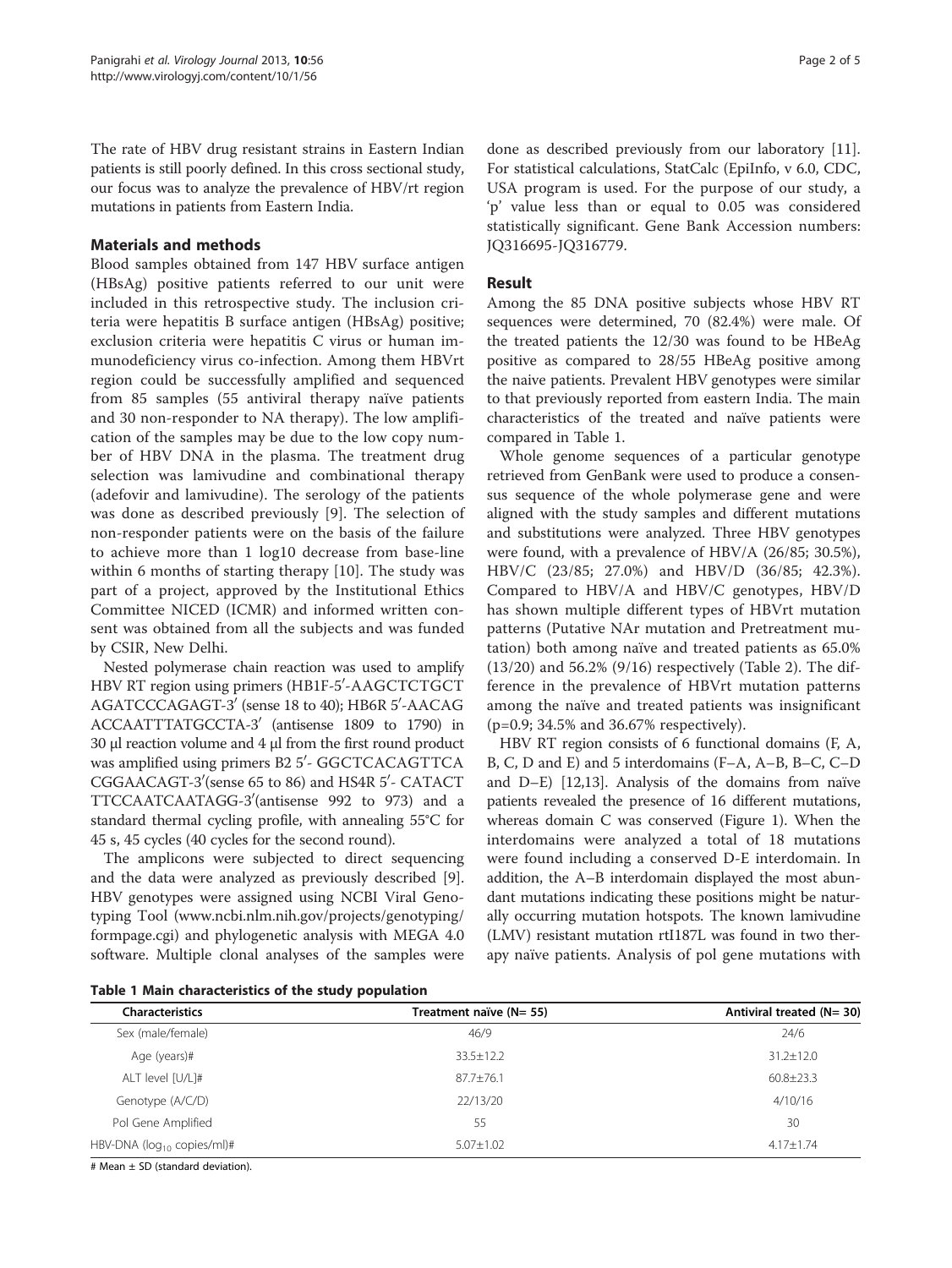| $\mathsf{GENOTYPES}{\rightarrow}$ | Antiviral treated (N= 30)                                     |                                               |                                                                                          | Treatment naïve (N= 55)                                                 |                                                                          |                                                                                                           |  |
|-----------------------------------|---------------------------------------------------------------|-----------------------------------------------|------------------------------------------------------------------------------------------|-------------------------------------------------------------------------|--------------------------------------------------------------------------|-----------------------------------------------------------------------------------------------------------|--|
|                                   | $HBV/A$ (4)                                                   | <b>HBV/C (10)</b>                             | <b>HBV/D (16)</b>                                                                        | <b>HBV/A (22)</b>                                                       | <b>HBV/C (13)</b>                                                        | <b>HBV/D (20)</b>                                                                                         |  |
| <b>Putative NAr</b><br>mutation   | Y126H $(4)$ ,<br>N139E/O<br>$(4)$ . F <sub>221</sub> Y<br>(4) | $191L(9)$ ,<br>Y126H<br>(10)<br>W153R<br>(10) | 191L (15), Y126H (11)<br>Y126R (5), W153R (16),<br>S213T (1), Q215S (1),<br>$O215P(1)$ . | Y126H (17), N139E<br>$(1)$ , N139Q $(21)$ ,<br>V1911 (1), F221Y<br>(22) | 191L(12), Y126H<br>$(13)$ , W153R $(13)$ ,<br>V191F $(1)$ , Q215E<br>(1) | 191L (20), Y126R (13), Y126H (7),<br>T128I (1), W153R (20), Q215H (1),<br>Q215S (1), F221Y (1), L229F (1) |  |
| Pretreatment<br>mutation          | N139E/O<br>$(4)$ , 1224 $V$<br>(4)                            |                                               | $Y124H (15)$ , 1224V (16)                                                                | Y124D (1), Y124N<br>$(21)$ , N139E $(1)$ ,<br>N139Q (21), I224V<br>(22) | Y124H (1), D134E<br>$(3)$ , 1224 $V(1)$                                  | Y124H (19), Y124N(1), D134E(1),<br>1224V(20)                                                              |  |

<span id="page-2-0"></span>

| Table 2 Distributation of HBVrt mutations among the three genotypes |  |  |  |  |  |
|---------------------------------------------------------------------|--|--|--|--|--|
|---------------------------------------------------------------------|--|--|--|--|--|

Values in the parentheses indicates number of isolates.



naïve patients. The four domains of the HBVrt region are indicated by horizontal bars (above). The amino acid alignment of the domain among the antiviral drug treated and treatment naïve patients are shown and the genotype of each isolate are indicated in the right side.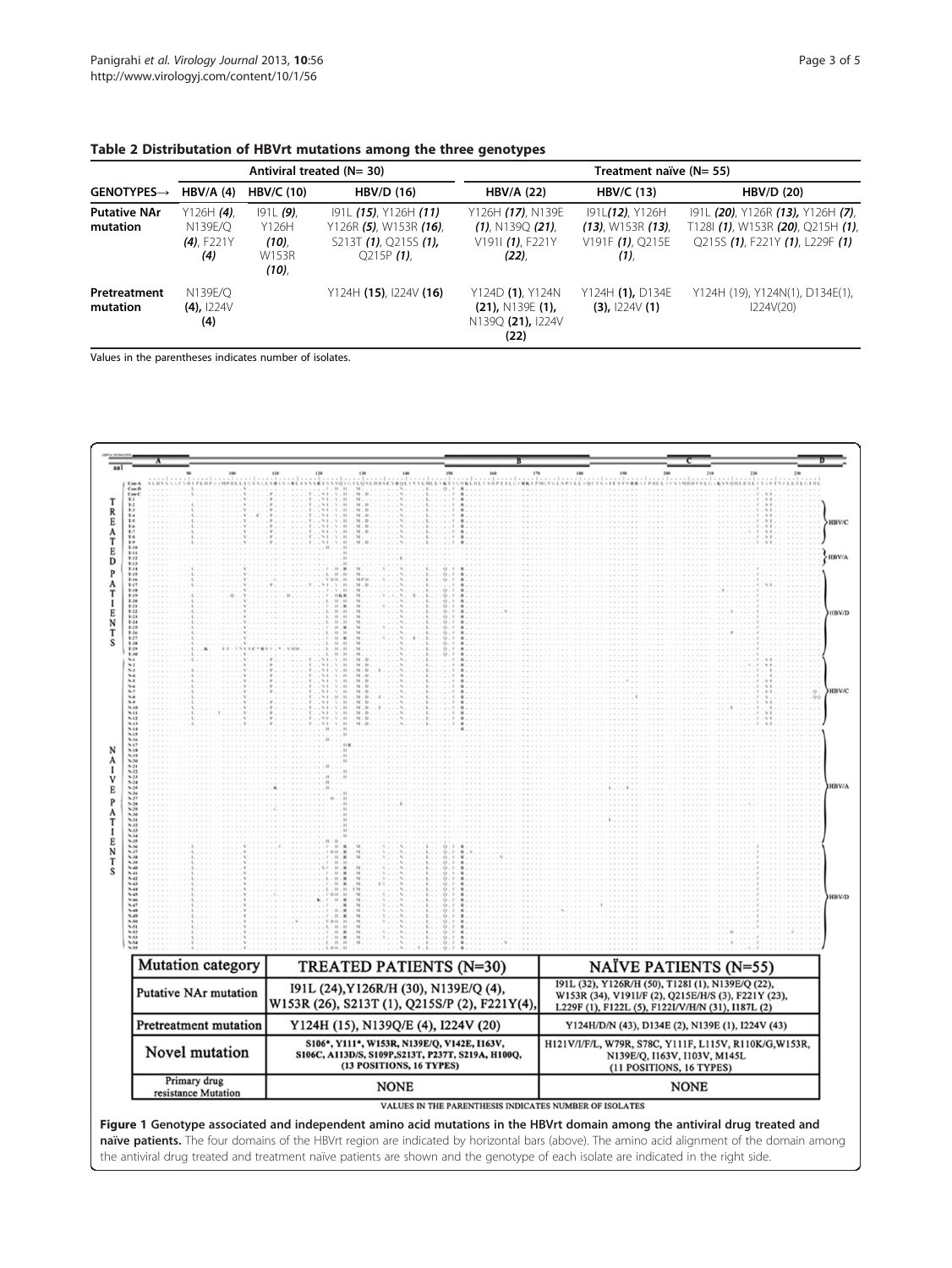respect to the genotype distributation showed that rtI91L and rtV103I was found among the HBV/A and HBV/D but not in HBV/C. All the isolates having rtI91L were associated with rtV103I. Notably, mutations, recently proposed as NAr mutations i.e. which are potentially associated in reduction of drug effectiveness, were found in the naïve patients.

Among the treated patients no primary antiviral drug resistant mutations, confirmed by in vitro studies as associated with resistance to NA (rtL80I/V-rtI169TrtV173LrtL180M-rtA181T/V/S-rtT184A/S/G/C-rtA194TrtS202C/G/I-rtM204V/I-rtN236T-rtM250V) were found. The prevalence of rtI91L was 80% (24/30) among them. Several other pretreatment mutations were also found in the treated patients (Figure [1](#page-2-0)). Two stop codon mutations were identified at position rtS106\* and rtY111\* in HBV/D genotype and both was found to be present as unique viral variant.

## **Discussion**

In this study several genotype-dependent aa polymorphic positions were identified for HBV/A, HBV/C and HBV/D genotypes (Table [2\)](#page-2-0). Our study showed that rtI91L was favored in HBV/C and HBV/D. This mutation have been reported to be more common among cases with extended treatment failure than rtI91, and suggested as potential pretreatment markers to predict the long term response to LMV therapy [\[7\]](#page-4-0). In addition, Y126H was more frequent among treatment non responders infected with HBV/D (68.75%, 11/16) than among treatment naïve patients infected with HBV/D (35%, 7/20; Table [2\)](#page-2-0), although not statistically significant (p=0.2). Whereas, in patients infected with HBV/C or HBV/A, Y126H is common among both naïve and treated patients. The potential role of HBV genotypes on modulating resistance development is still disputed [[14](#page-4-0)]. A recent study by Svicher et al. (2009) [\[14](#page-4-0)] has demonstrated that genotypes A and D had different preferences for two distinct LMV-resistance mutation clusters, underscoring possible roles of HBV genotypes in driving RT sequence evolution under NA treatment. The present study also shows a high HBVrt polymorphism with potential role in NA resistance, seen in treatment naïve patients with HBV/D. This is clinically significant in India, with a higher burden of chronically infected individuals with predominance of HBV/D and extensive use of LMV [[15](#page-4-0)]. Recent study from Spain [\[16\]](#page-4-0) showed a lower prevalence of HBVrt mutations among the HBV/D. This is in contrast to a higher prevalence of HBVrt mutations, found in our study. Notably, they have studied mainly well-known primary NA resistant mutations and a few potential drug resistant mutations. In contrast our study, analyzed all 4 types of the possible NAr mutations. Additionally, this might also be due to altered mutational profile because of HBV/D subgenotype variations between the two geographic

regions; as discussed earlier [\[17\]](#page-4-0). Therefore, in regions where more than one genotype/subgenotype is prevalent, genotype/subgenotype associated polymorphism in the RT domain affecting NA resistance data needs further study.

The probability of selecting antiviral resistance is dependent on the intensity of selection pressure and the diversity of HBV quasispecies [[18\]](#page-4-0). Among the naive patients in our study, treatment was not the selection pressure for developing mutations. Rather, mutations might have been driven by the patient's immune system conferring an advantage to the wild-type virus. This is supported by clustering of mutations in the A–B interdomain, corresponding to the overlapping 'a' determinant of HBsAg, which is under high host immune pressure; thus this region is not likely to be important for RT function and antiviral resistance.

In our study group, putative NAr mutations were found among the therapy naïve patients too. The therapy naive patients might have been infected with strains from other patients who had been treated with NA or these might be host immune pressure driven mutations. The dynamics of emerging NA resistance mutations in untreated patients should be the result of both viral factors and host factors. However, presence of pretreatment variants in NA-naive patients might also be the result of transmission of mutant strains from patients or due to natural variation of HBV. We presume that those positions in the functional domains or adjacent to the classical mutation positions might have significance and needs further consideration (Figure [1](#page-2-0)).

In India, LMV is widely used and adefovir is an alternative drug of choice. Therefore, the possibility of detecting pre-existing HBV variants resistant to these drugs is more when compared to other drugs introduced rather recently. In the present study, no established primary mutations related to antiviral drugs (rtL80I/V-rtI169TrtV173L-rtL180M-rtA181T/V/S-rtT184A/S/G/C-rtA194TrtS202C/G/I-rtM204V/I-rtN236T-rtM250V) were detected neither among the therapy naïve patients nor among the non-responders to NA therapy. Although putative mutations widely found in treatment naive patients would suggest that they may not be wholly responsible for non-response to NA therapy; however, this needs confirmation by in-vitro and follow up studies. As per the statement of the patients, they have never missed the drug. However no pill count was done, therefore the question of patient's compliance cannot be ruled out. Therefore, the role of putative NAr mutations on nonresponse to antivirals requires further *invitro* and follow-up studies.

In conclusion, in our study classical antiviral resistance mutations (rtL80I/V-rtI169T-rtV173L-rtL180M-rtA181T/ V/S-rtT184A/S/G/C-rtA194T-rtS202C/G/I-rtM204V/IrtN236T-rtM250V) were not detected both in naïve patients and NA therapy non responders infected with